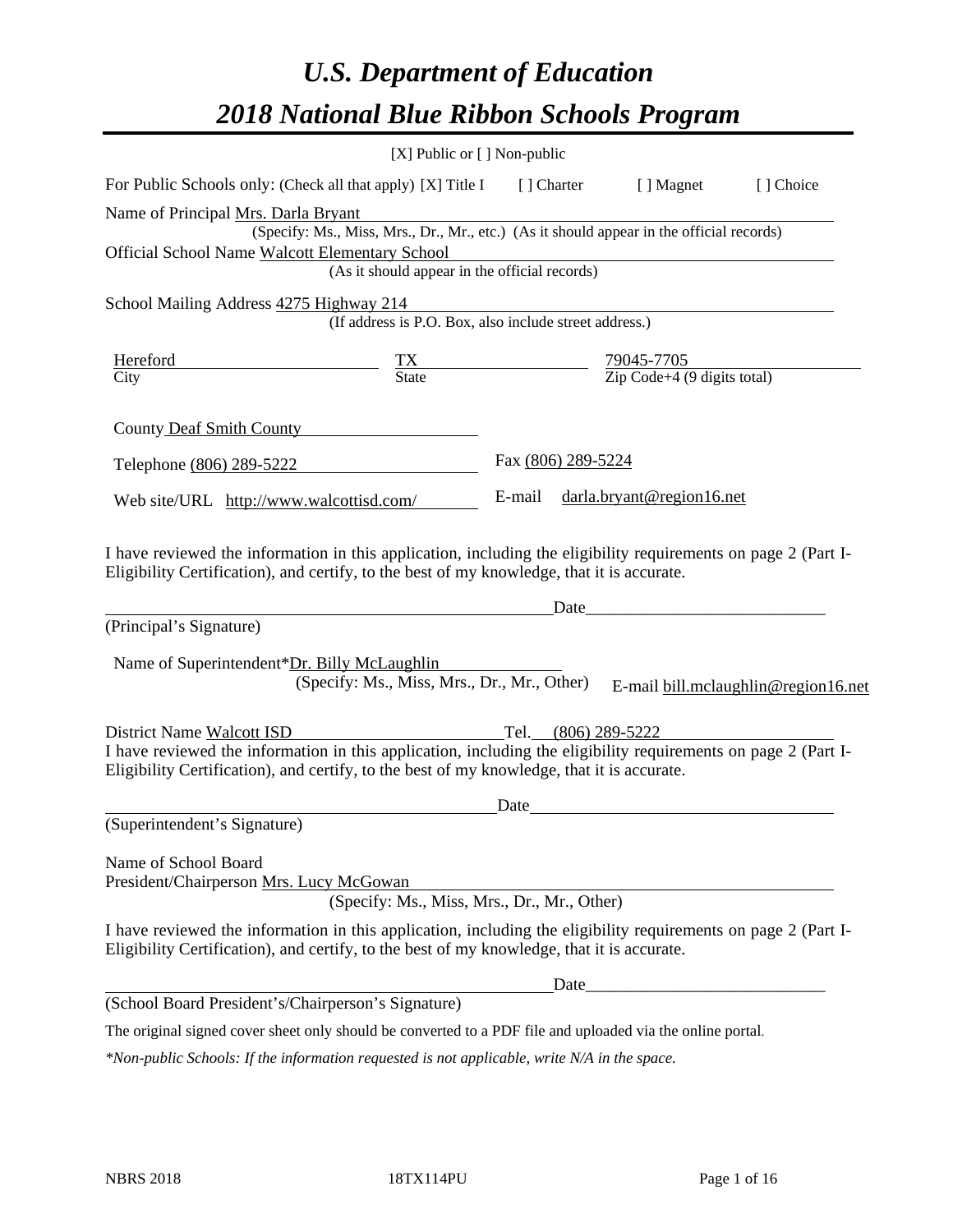The signatures on the first page of this application (cover page) certify that each of the statements below, concerning the school's eligibility and compliance with U.S. Department of Education and National Blue Ribbon Schools requirements, are true and correct.

- 1. The school configuration includes one or more of grades K-12. (Schools on the same campus with one principal, even a K-12 school, must apply as an entire school.)
- 2. All nominated public schools must meet the state's performance targets in reading (or English language arts) and mathematics and other academic indicators (i.e., attendance rate and graduation rate), for the all students group and all subgroups, including having participation rates of at least 95 percent using the most recent accountability results available for nomination.
- 3. To meet final eligibility, all nominated public schools must be certified by states prior to September 2018 in order to meet all eligibility requirements. Any status appeals must be resolved at least two weeks before the awards ceremony for the school to receive the award.
- 4. If the school includes grades 7 or higher, the school must have foreign language as a part of its curriculum.
- 5. The school has been in existence for five full years, that is, from at least September 2012 and each tested grade must have been part of the school for the past three years.
- 6. The nominated school has not received the National Blue Ribbon Schools award in the past five years: 2013, 2014, 2015, 2016, or 2017.
- 7. The nominated school has no history of testing irregularities, nor have charges of irregularities been brought against the school at the time of nomination. The U.S. Department of Education reserves the right to disqualify a school's application and/or rescind a school's award if irregularities are later discovered and proven by the state.
- 8. The nominated school has not been identified by the state as "persistently dangerous" within the last two years.
- 9. The nominated school or district is not refusing Office of Civil Rights (OCR) access to information necessary to investigate a civil rights complaint or to conduct a district-wide compliance review.
- 10. The OCR has not issued a violation letter of findings to the school district concluding that the nominated school or the district as a whole has violated one or more of the civil rights statutes. A violation letter of findings will not be considered outstanding if OCR has accepted a corrective action plan from the district to remedy the violation.
- 11. The U.S. Department of Justice does not have a pending suit alleging that the nominated school or the school district as a whole has violated one or more of the civil rights statutes or the Constitution's equal protection clause.
- 12. There are no findings of violations of the Individuals with Disabilities Education Act in a U.S. Department of Education monitoring report that apply to the school or school district in question; or if there are such findings, the state or district has corrected, or agreed to correct, the findings.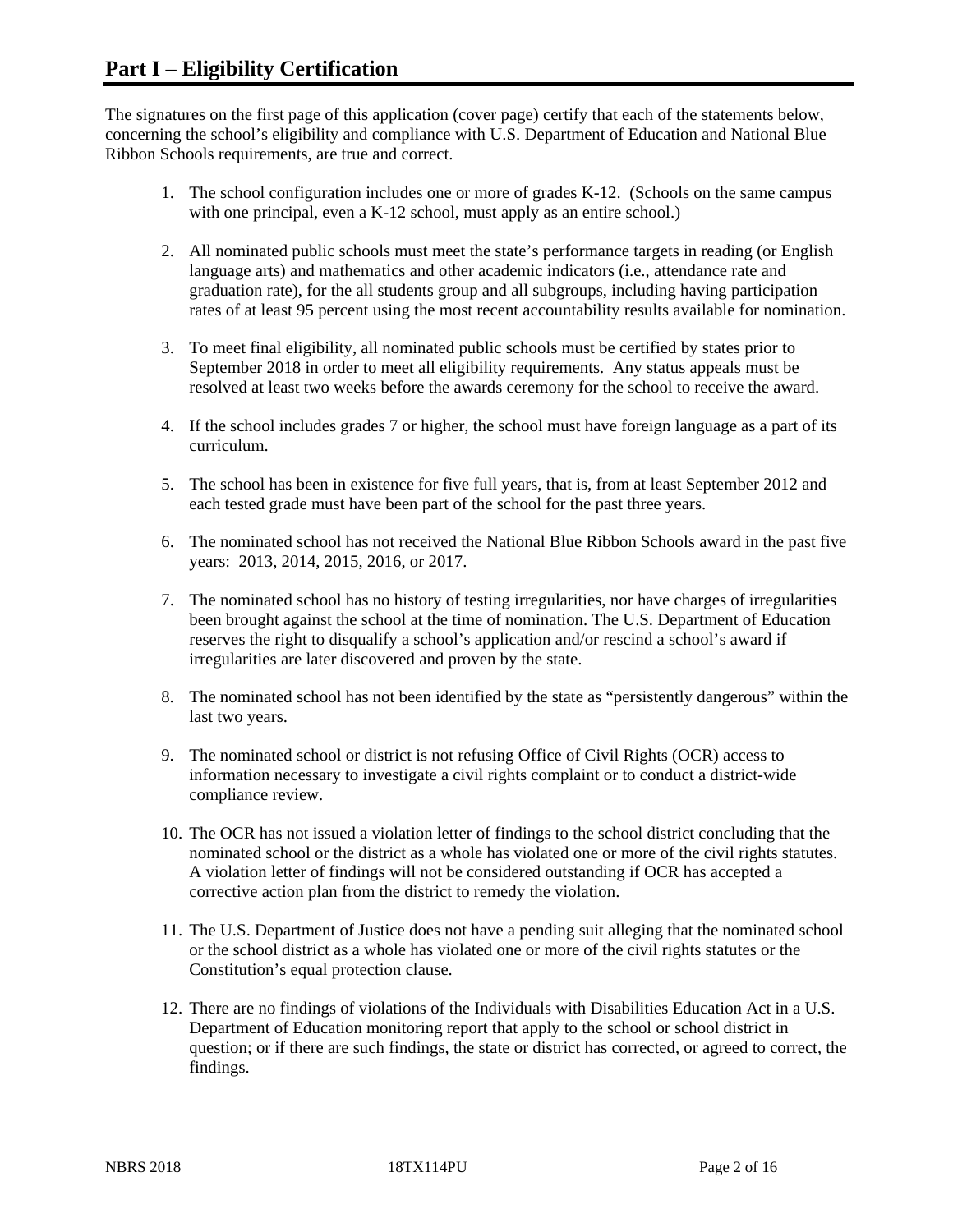## **Data should be provided for the most recent school year (2017-2018) unless otherwise stated.**

#### **DISTRICT**

1. Number of schools in the district  $1$  Elementary schools (includes K-8) (per district designation): 0 Middle/Junior high schools 0 High schools 0 K-12 schools

1 TOTAL

**SCHOOL** (To be completed by all schools)

2. Category that best describes the area where the school is located:

[] Urban or large central city

[ ] Suburban

[X] Rural or small city/town

3. Number of students as of October 1, 2017 enrolled at each grade level or its equivalent in applying school:

| Grade                           | # of         | # of Females | <b>Grade Total</b> |
|---------------------------------|--------------|--------------|--------------------|
|                                 | <b>Males</b> |              |                    |
| <b>PreK</b>                     | 13           | 4            | 17                 |
| $\mathbf K$                     | 7            | 8            | 15                 |
| $\mathbf{1}$                    | 7            | 5            | 12                 |
| 2                               | 8            | 7            | 15                 |
| 3                               | 5            | 11           | 16                 |
| $\overline{\mathbf{4}}$         | 9            | 11           | 20                 |
| 5                               | 9            | 7            | 16                 |
| 6                               | 10           | 5            | 15                 |
| 7                               | 0            | 0            | 0                  |
| 8                               | 0            | 0            | 0                  |
| 9                               | 0            | 0            | 0                  |
| 10                              | 0            | 0            | 0                  |
| 11                              | 0            | 0            | 0                  |
| 12 or higher                    | 0            | $\Omega$     | 0                  |
| <b>Total</b><br><b>Students</b> | 68           | 58           | 126                |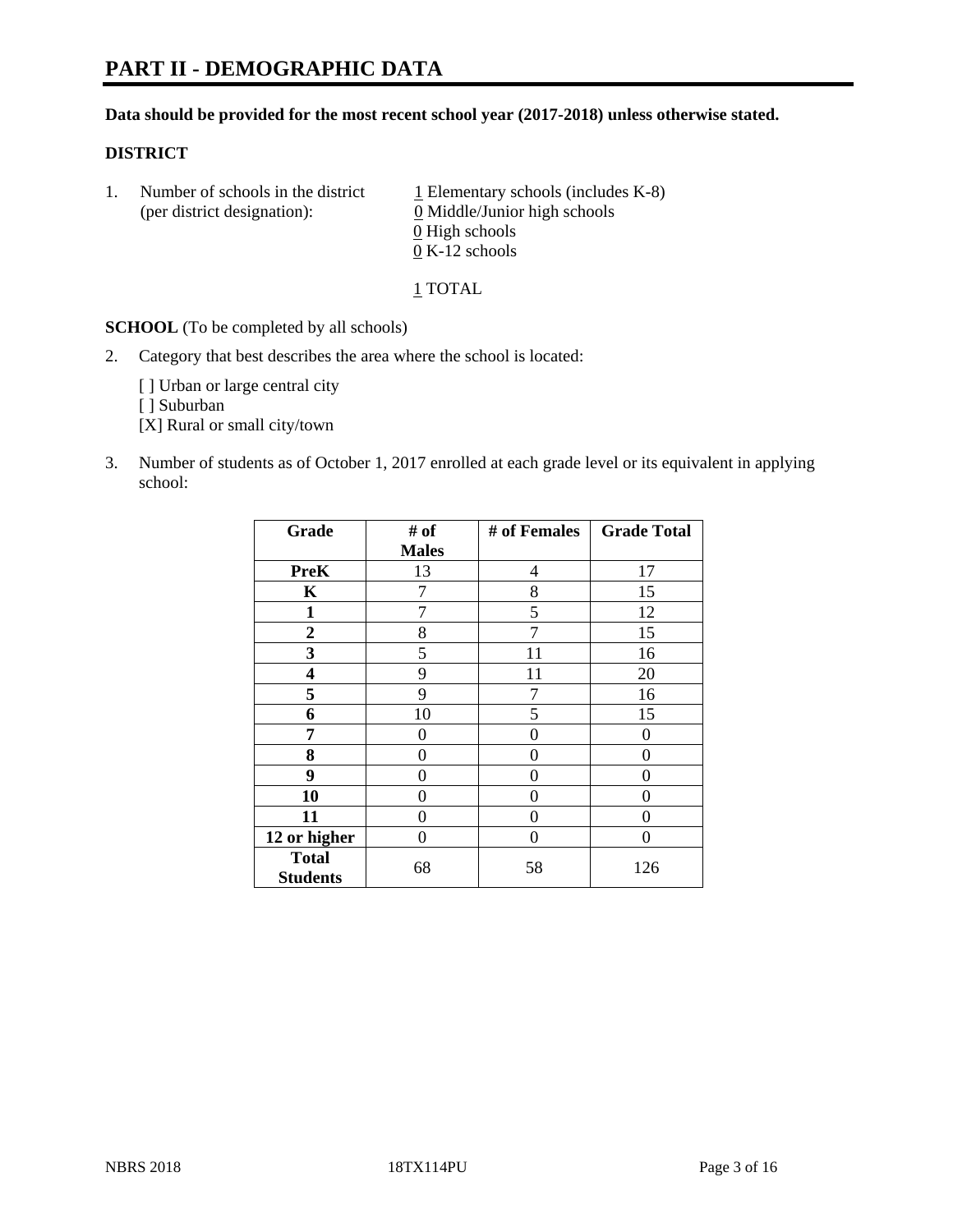the school: 0 % Asian

4. Racial/ethnic composition of  $\qquad 0\%$  American Indian or Alaska Native 0 % Black or African American 80 % Hispanic or Latino 0 % Native Hawaiian or Other Pacific Islander 18 % White 2 % Two or more races **100 % Total**

(Only these seven standard categories should be used to report the racial/ethnic composition of your school. The Final Guidance on Maintaining, Collecting, and Reporting Racial and Ethnic Data to the U.S. Department of Education published in the October 19, 2007 *Federal Register* provides definitions for each of the seven categories.)

5. Student turnover, or mobility rate, during the 2016 – 2017 school year: 3%

If the mobility rate is above 15%, please explain.

This rate should be calculated using the grid below. The answer to (6) is the mobility rate.

| <b>Steps For Determining Mobility Rate</b>         | Answer |
|----------------------------------------------------|--------|
| $(1)$ Number of students who transferred to        |        |
| the school after October 1, 2016 until the         |        |
| end of the 2016-2017 school year                   |        |
| (2) Number of students who transferred             |        |
| <i>from</i> the school after October 1, 2016 until | 3      |
| the end of the 2016-2017 school year               |        |
| (3) Total of all transferred students [sum of      |        |
| rows $(1)$ and $(2)$ ]                             | 4      |
| (4) Total number of students in the school as      | 125    |
| of October 1, 2016                                 |        |
| (5) Total transferred students in row (3)          |        |
| divided by total students in row (4)               | 0.03   |
| $(6)$ Amount in row $(5)$ multiplied by 100        | 3      |

6. English Language Learners (ELL) in the school:  $8\%$ 

10 Total number ELL

Specify each non-English language represented in the school (separate languages by commas): Spanish

7. Students eligible for free/reduced-priced meals: 62 % Total number students who qualify:  $\frac{78}{2}$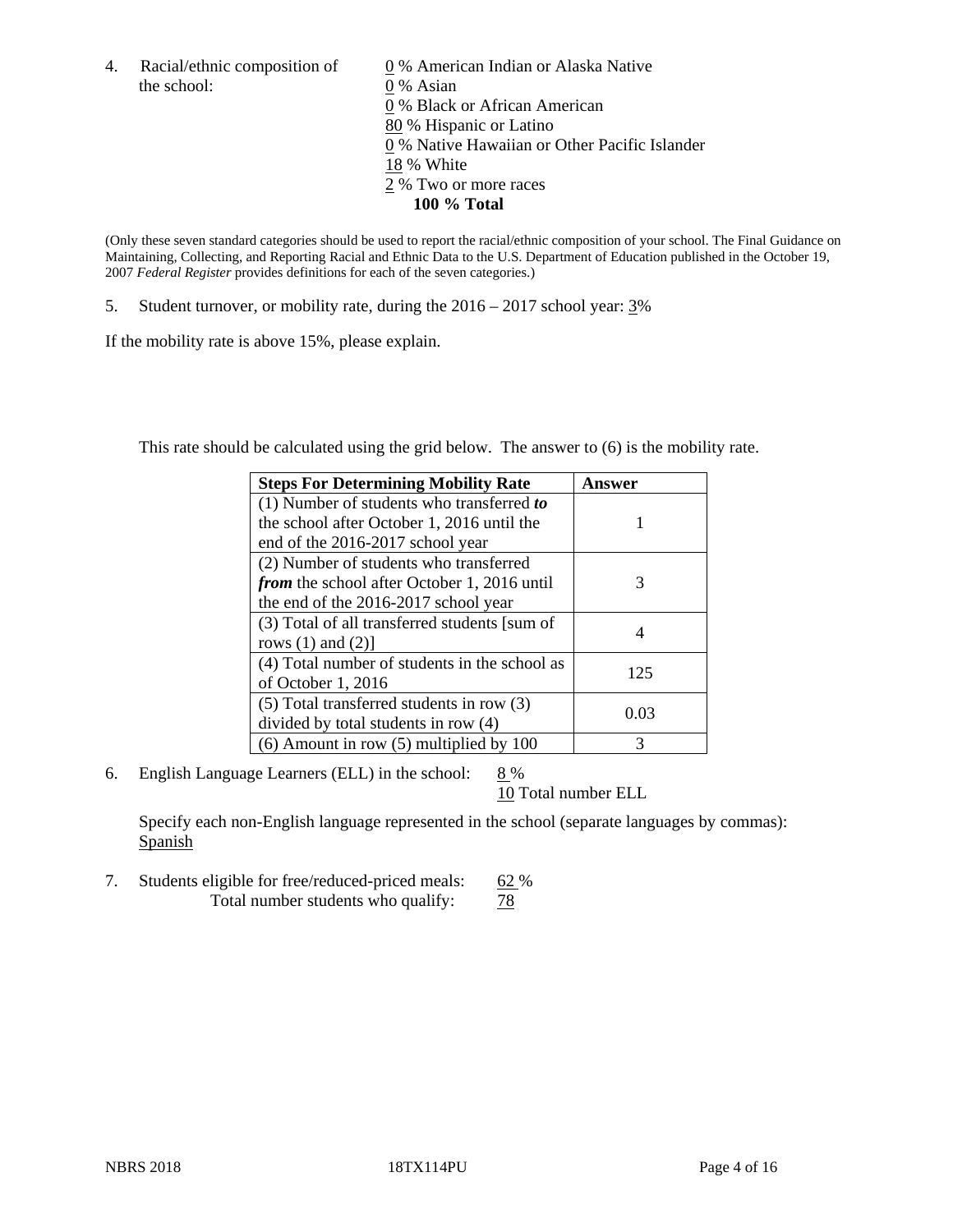17 Total number of students served

Indicate below the number of students with disabilities according to conditions designated in the Individuals with Disabilities Education Act. Do not add additional conditions. It is possible that students may be classified in more than one condition.

| 0 Autism                  | 0 Multiple Disabilities                 |
|---------------------------|-----------------------------------------|
| 0 Deafness                | 0 Orthopedic Impairment                 |
| 0 Deaf-Blindness          | 1 Other Health Impaired                 |
| 0 Developmentally Delayed | 10 Specific Learning Disability         |
| 0 Emotional Disturbance   | 5 Speech or Language Impairment         |
| 0 Hearing Impairment      | 0 Traumatic Brain Injury                |
| 0 Intellectual Disability | 0 Visual Impairment Including Blindness |

- 9. Number of years the principal has been in her/his position at this school: 17
- 10. Use Full-Time Equivalents (FTEs), rounded to nearest whole numeral, to indicate the number of school staff in each of the categories below:

|                                          | <b>Number of Staff</b>      |
|------------------------------------------|-----------------------------|
| Administrators                           | $\mathcal{D}_{\mathcal{A}}$ |
| Classroom teachers including those       |                             |
| teaching high school specialty           | 8                           |
| subjects, e.g., third grade teacher,     |                             |
| history teacher, algebra teacher.        |                             |
| Resource teachers/specialists/coaches    |                             |
| e.g., reading specialist, science coach, | $\mathcal{D}_{\mathcal{A}}$ |
| special education teacher, technology    |                             |
| specialist, art teacher, etc.            |                             |
| Paraprofessionals under the              |                             |
| supervision of a professional            | 5                           |
| supporting single, group, or classroom   |                             |
| students.                                |                             |
| Student support personnel                |                             |
| e.g., guidance counselors, behavior      |                             |
| interventionists, mental/physical        |                             |
| health service providers,                |                             |
| psychologists, family engagement         |                             |
| liaisons, career/college attainment      |                             |
| coaches, etc.                            |                             |

11. Average student-classroom teacher ratio, that is, the number of students in the school divided by the FTE of classroom teachers, e.g.,  $22:1$  15:1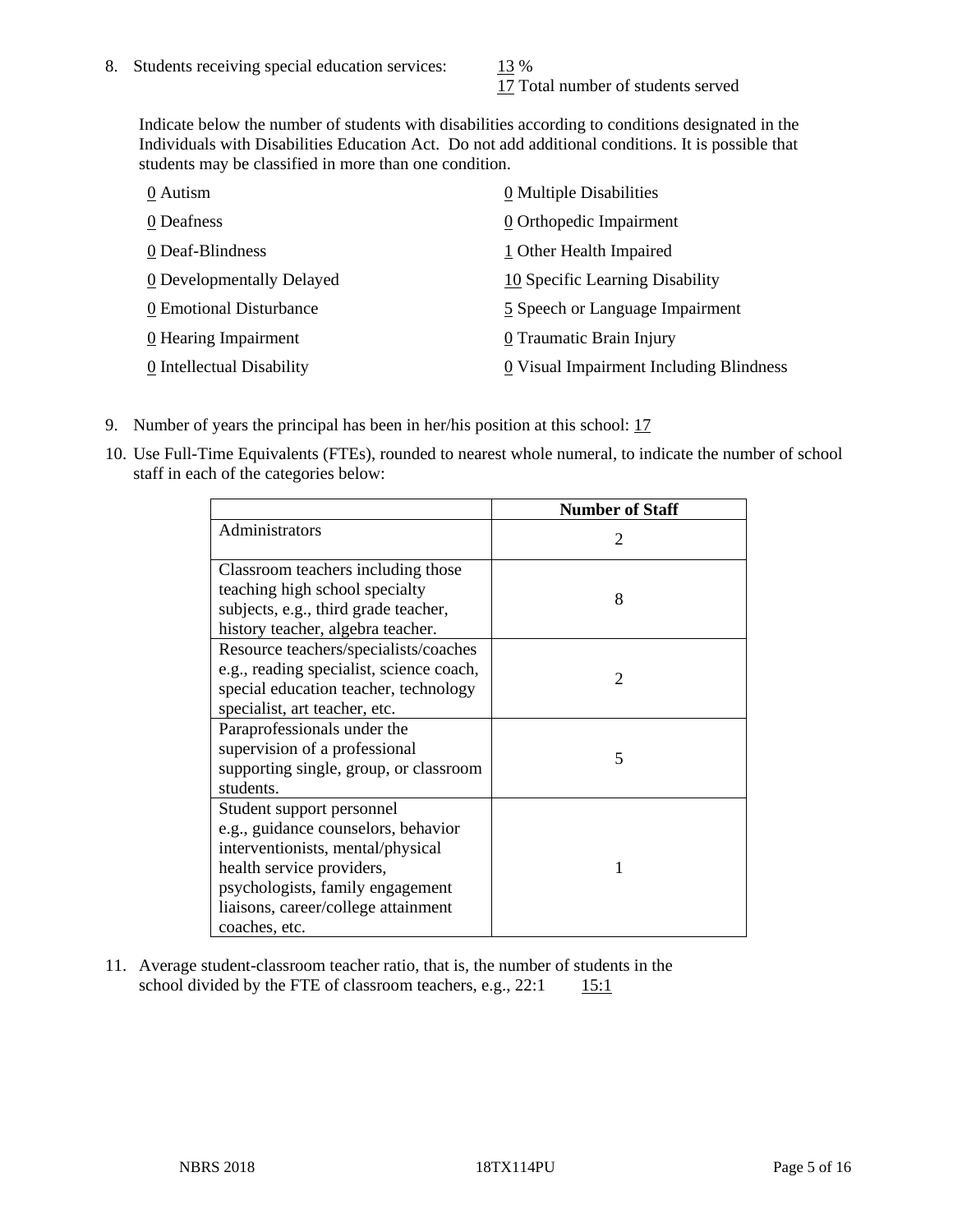12. Show daily student attendance rates. Only high schools need to supply yearly graduation rates.

| <b>Required Information</b> | 2016-2017 | $2015 - 2016$ | 2014-2015 | 2013-2014 | 2012-2013 |
|-----------------------------|-----------|---------------|-----------|-----------|-----------|
| Daily student attendance    | 97%       | 97%           | 97%       | ว7%       | 97%       |
| High school graduation rate | 0%        | 0%            | 0%        | 0%        | 0%        |

#### 13. **For high schools only, that is, schools ending in grade 12 or higher.**

Show percentages to indicate the post-secondary status of students who graduated in Spring 2017.

| <b>Post-Secondary Status</b>                  |    |
|-----------------------------------------------|----|
| Graduating class size                         |    |
| Enrolled in a 4-year college or university    | 0% |
| Enrolled in a community college               | 0% |
| Enrolled in career/technical training program | 0% |
| Found employment                              | 0% |
| Joined the military or other public service   | 0% |
| Other                                         |    |

14. Indicate whether your school has previously received a National Blue Ribbon Schools award. Yes X No

If yes, select the year in which your school received the award. 2004

15. In a couple of sentences, provide the school's mission or vision statement.

Every child belongs at Walcott and every child shall have the opportunity to demonstrate his or her learning, skills, and talents.

16. **For public schools only**, if the school is a magnet, charter, or choice school, explain how students are chosen to attend.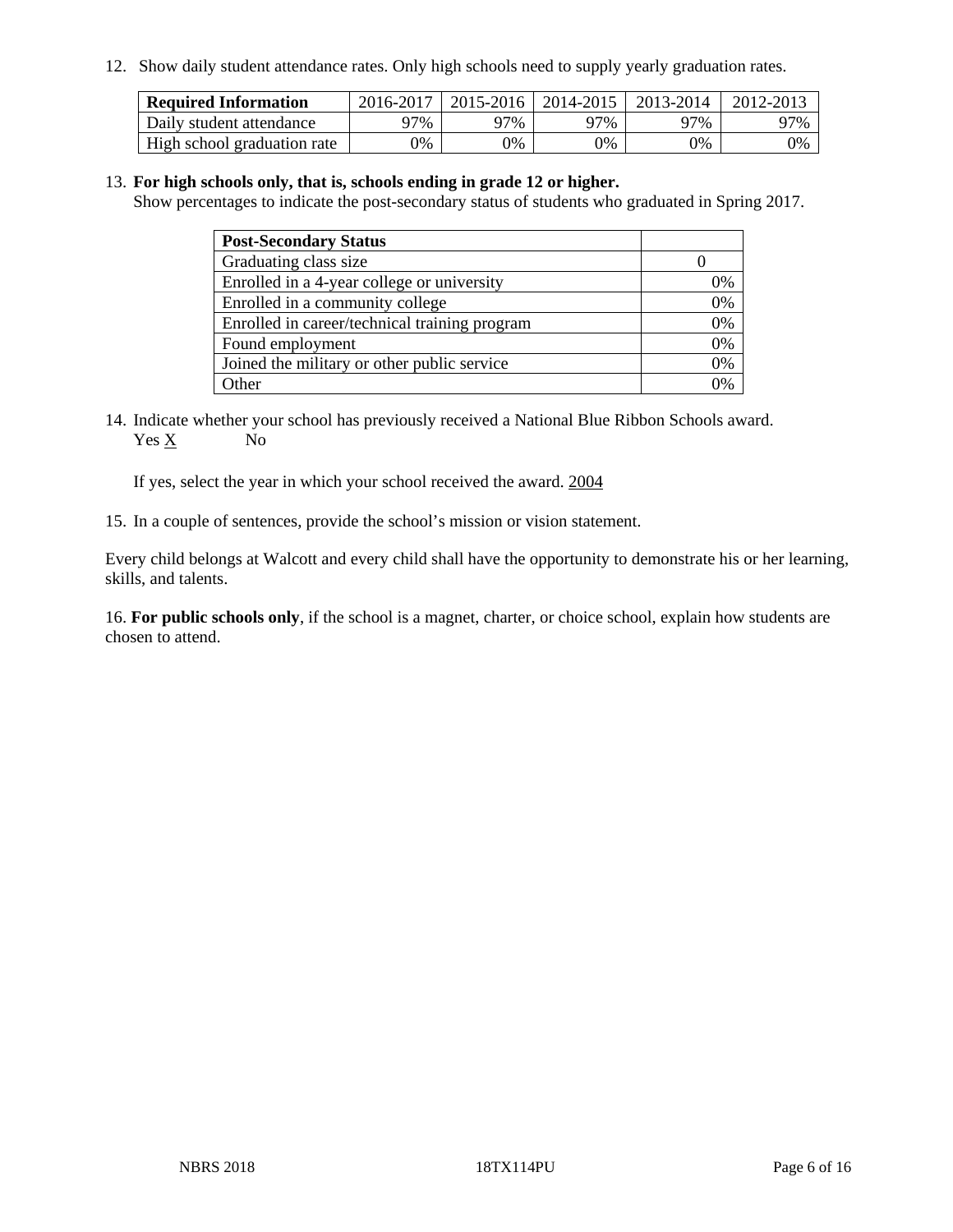# **PART III – SUMMARY**

Walcott School was under the guidance of Deaf Smith County School Superintendent from 1905 until 1971 when it became Walcott ISD. The original school was a one room wooden building 12 miles east of its present location. The children came to school on horseback until 1935, when a school bus was acquired. With the passage of the Gilmer-Aiken Law in 1949, most of the county school districts consolidated into Walcott School District, comprising 475 sq. miles. In 1971 the school, by vote of the people, changed to Walcott ISD. A new brick building was constructed in 1950, with 4 classrooms. Each of the four teachers would have two grades in the 1st-8th grade school. High school students were bused to a nearby district's high school. In 1968 Walcott again added on to the school with more classrooms and a combination gym, cafeteria and auditorium. With the passage of a bond in May 2017, additional classrooms and tornado/lockdown shelter are under construction.

Deaf Smith County has more cattle than any other county in the U.S. We have more than one million in feed yards, not counting those on ranches. Most of the farming involves cattle feed. Almost all of our parents are employed in agriculture. In the last 30 years, Walcott's demographics have changed from 90% white, 10% Hispanic to 80% Hispanic, 20% white and other. Language instruction is more of a challenge for many Hispanic children. Walcott Elementary has had great success with all of our English as a Second Language ESL certified teachers and our bilingual aides available to instruct students.

Walcott has less than a dozen in district students by the latest census, but the school's reputation for high academic performance encourages families to enroll their children in our school. Walcott makes this possible by maintaining a bus system that picks up all students at their homes every morning and brings them home every afternoon. This arrangement reflects the culture of teamwork and commitment throughout the Walcott Elementary community. Some students travel as little as ten miles to school, while others travel as far as forty-five miles. One of the local weather reporters refers to Walcott as the "little school on the prairie."

Walcott Elementary serves 126 elementary students in grades pre-kindergarten through sixth grade. This allows for a low student-teacher ratio, but it also allows for a more personal environment with students and the community. Eleven of Walcott's twenty one employees drive a bus each day and this gives each teacher a clear awareness of what is going on with students when they get on the bus each morning. Drivers communicate with the staff and let teachers know when students seem to be having a bad day.

The educational philosophy of our school is based on each unique student who requires a secure and stimulating atmosphere in which to grow intellectually, emotionally, and socially. Each educator's desire is to guide our students, enable their natural curiosity to direct and inspire their learning, and promote respect in all aspects of daily life. Walcott Elementary gives its students, day-in and day-out, structure and stability. The success of students is the main priority as well as dedication to excellence. With the dangers that have become an unfortunate part of school reality, Walcott has adopted a policy in which some teachers are trained to carry a weapon. Walcott is located about thirty miles from Hereford and parents agree that is a good choice for the safety of our students.

Walcott Elementary has a tradition of academic excellence with our district performing at the Exemplary level for many years. Walcott was a Blue Ribbon School in 2004. This honor was publicized extensively on radio and TV. Walcott was honored to have several news stations visit the school and share stories about the school's success.

The mission statement for Walcott is as follows: Every child belongs at Walcott and every child shall have the opportunity to demonstrate his or her learning, skills, and talents. Walcott provides a varied and appropriate curriculum aligned with the Texas Essential Knowledge and Skills (TEKS). We encourage parent involvement in the educational process. Walcott assumes accountability for students, parents and all school personnel. Working together our students become lifelong learners, enhancing the quality of their lives.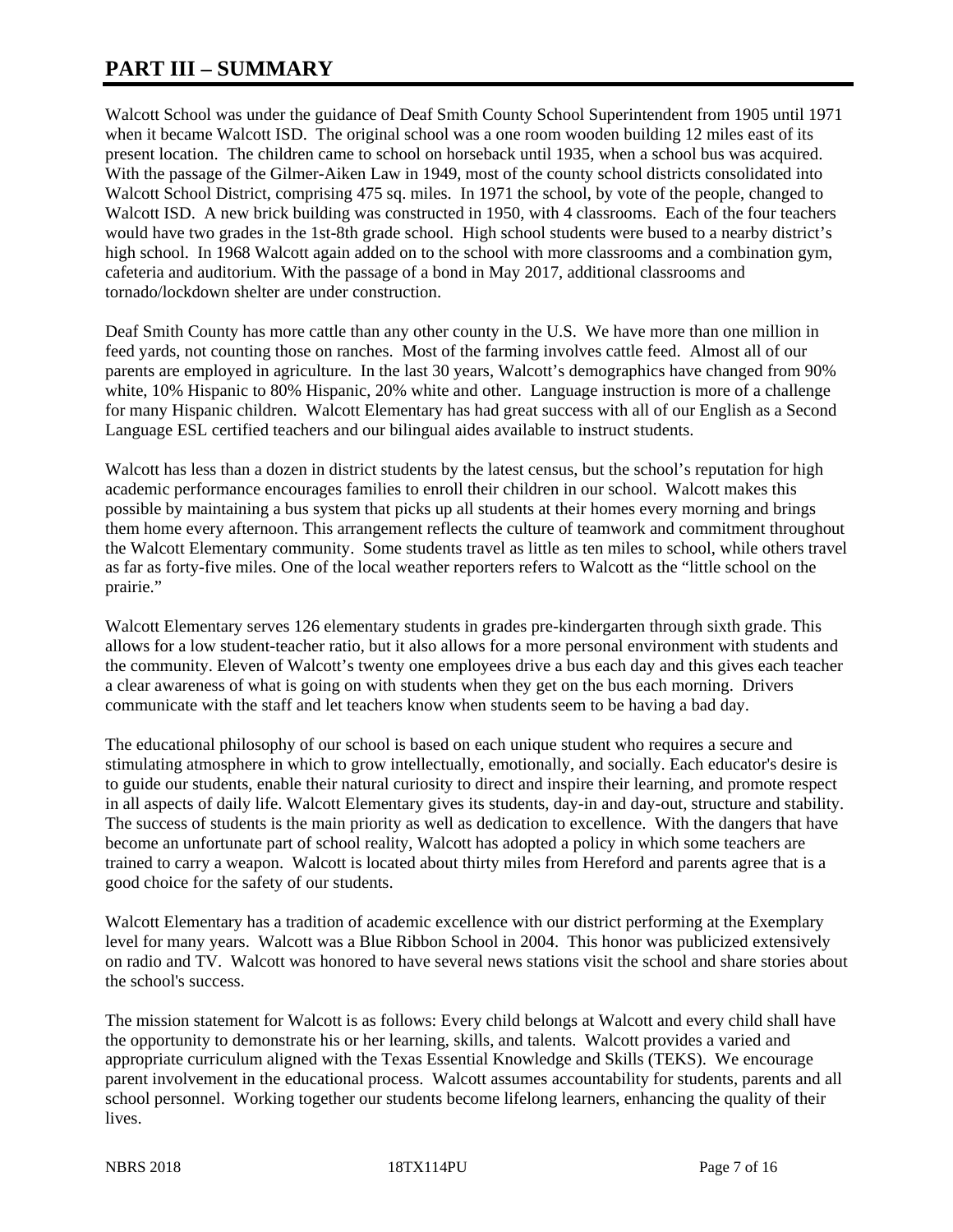The faculty at Walcott Elementary is the contributing factor to the success of our students. Our ten teachers are committed to student achievement and their own advancements in education. All our teachers are English as a Second Language (ESL) and Gifted and Talented (GT) certified. Teachers in the school district attend many professional development opportunities throughout the school year. They strive to become stronger educators and desire to take their curriculum to the next level by enhancing lessons and making them more engaging. Walcott teachers make sure that each student has the opportunity to succeed. Walcott teachers go above and beyond to help their students reach their academic potential. By analyzing STAAR scores and early predictors' scores such as the Texas Primary Reading Inventory (TPRI), our teachers have information to develop individualized plans for instruction in the classroom. If our teachers see a student showing regression or non-mastery, then they work to provide every opportunity for that student to get back on track and to once again be successful. We have two teachers who work with Special Education students during part of their day and provide Response to Intervention (RtI) the rest of their day. It is Walcott's hope that this extra time and assistance will help students improve weaknesses and have students better prepared for the coming school year. We at Walcott believe that "No Child Should Be Left Behind" and we work diligently to promote this philosophy.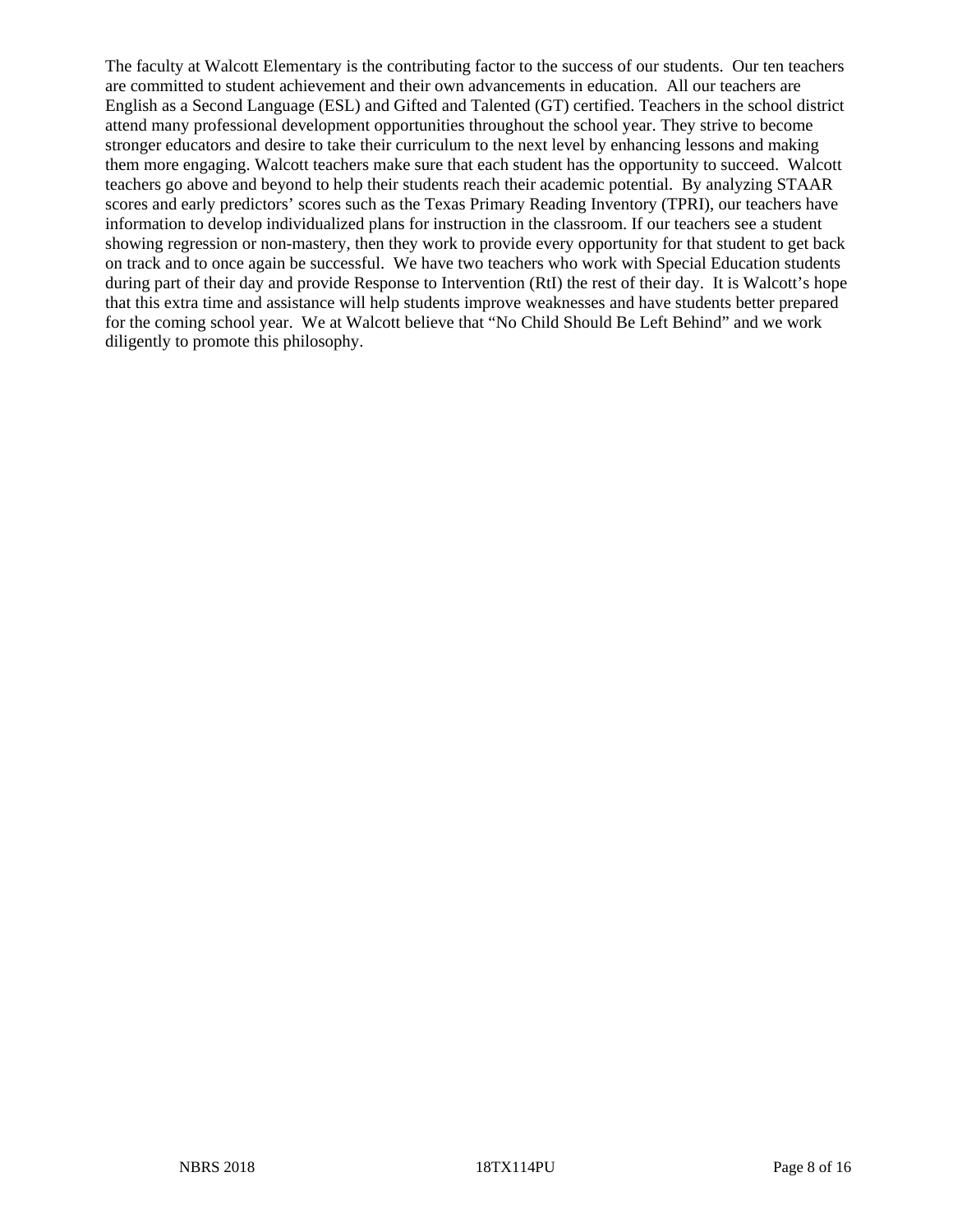# **1. Core Curriculum:**

Walcott Elementary strives to promote a positive atmosphere for students to acquire the knowledge and skills they need to become a responsible, educated citizen of society. As a low socio-economic community, Walcott Elementary sees every child as an individual of great potential. Curriculum at Walcott Elementary is very diverse. Each teacher uses their chosen curriculum based on their method of measuring student achievement and individual student learning style. The Texas Essential Knowledge and Skills (TEKS) are the foundation curriculum for all educational instruction. It includes alignment of supporting and readiness standards throughout each grade level. It seamlessly ties our classrooms together leaving no instructional gap and it supports student progress.

In English Language Arts and Reading, the curriculum is personalized for the students so they can master the grade-level TEKS. Criteria such as reading level, interest, and readiness-for content all impact our curriculum. Walcott Elementary is dedicated to producing successful Pre- Kindergarten through sixth grade students. We strongly believe that reading is the core to a successful student. Starting in Pre-K, the teacher begins laying a solid foundation for phonemic awareness, fluency, and comprehension. Instruction is divided into three main sections: reading/vocabulary, writing, and spelling. Walcott teachers focus on the needs of each individual student when they determine reading instruction. Teachers base their instruction on the Texas Essential Knowledge and Skills (TEKS). At an early age, we get students excited about reading through daily read-aloud time and partner reading with upper elementary students. The primary teachers place a strong emphasis on phonics and balanced literacy through an integrated curriculum. We utilize our basal series along with phonics and leveled readers to facilitate instruction with our younger students. In our upper grade levels the basal series is also used. Whole group novel studies enrich student vocabulary and comprehension. Student interest is generated and maintained through purposeful literature. The reading program serves as a bridge between home and school in increasing student readability and comprehension. Effort and growth are celebrated and rewarded through classroom prizes or privileges, notes home and recognition at an awards assembly. Walcott teachers evaluate each student's success based on scores from the State of Texas Assessments of Academic Readiness (STAAR) test, the Texas Primary Reading Inventory (TPRI), Star Test and many other resources available at our school district.

In the area of mathematics, all grades are using a TEKS based Math curriculum which we have found to be extremely successful. This series promotes critical thinking and problem solving skills using the applied learning concepts. Math blocks range from 60-90 minutes and include whole group instruction, small group, and opportunities to address student's individual needs. Classroom teachers present lessons in multiple formats and provide students many opportunities to model mathematics through hands-on manipulatives and visual representations. Students utilize communication skills and work in cooperative groups frequently. Teachers also emphasize mastery of math facts. Student learning is further enhanced by technology via programs that differentiates instruction and targets learning gaps. Accelerated Math and other online programs are used which include videos, examples, practice problems and more. Students are able to receive math intervention from the RTI instructors as well.

Science instruction is delivered in a variety of ways emphasizing the relevance of concepts and skills to the world beyond the classroom. The science classrooms utilize TEKS based, state adopted materials. At Walcott Elementary, a very hands-on approach is used to teach science. The classrooms are equipped with both consumable and non-consumable materials to aid in the learning process. Students begin in kindergarten and first grade applying the scientific method and making observations in teacher-led experiments. To further enhance learning, various field trips are planned throughout the year including The Discovery Center, Window on a Wider World Collaborative and Ag Day. Teachers also have access to virtual experiments through their textbook resources which give students a wide range of instructional opportunities they may otherwise not have the chance to experience. As with all content areas, student progress in science is monitored with formal and informal assessments and those results are used to drive targeted instruction. Instruction is differentiated to meet each student's needs.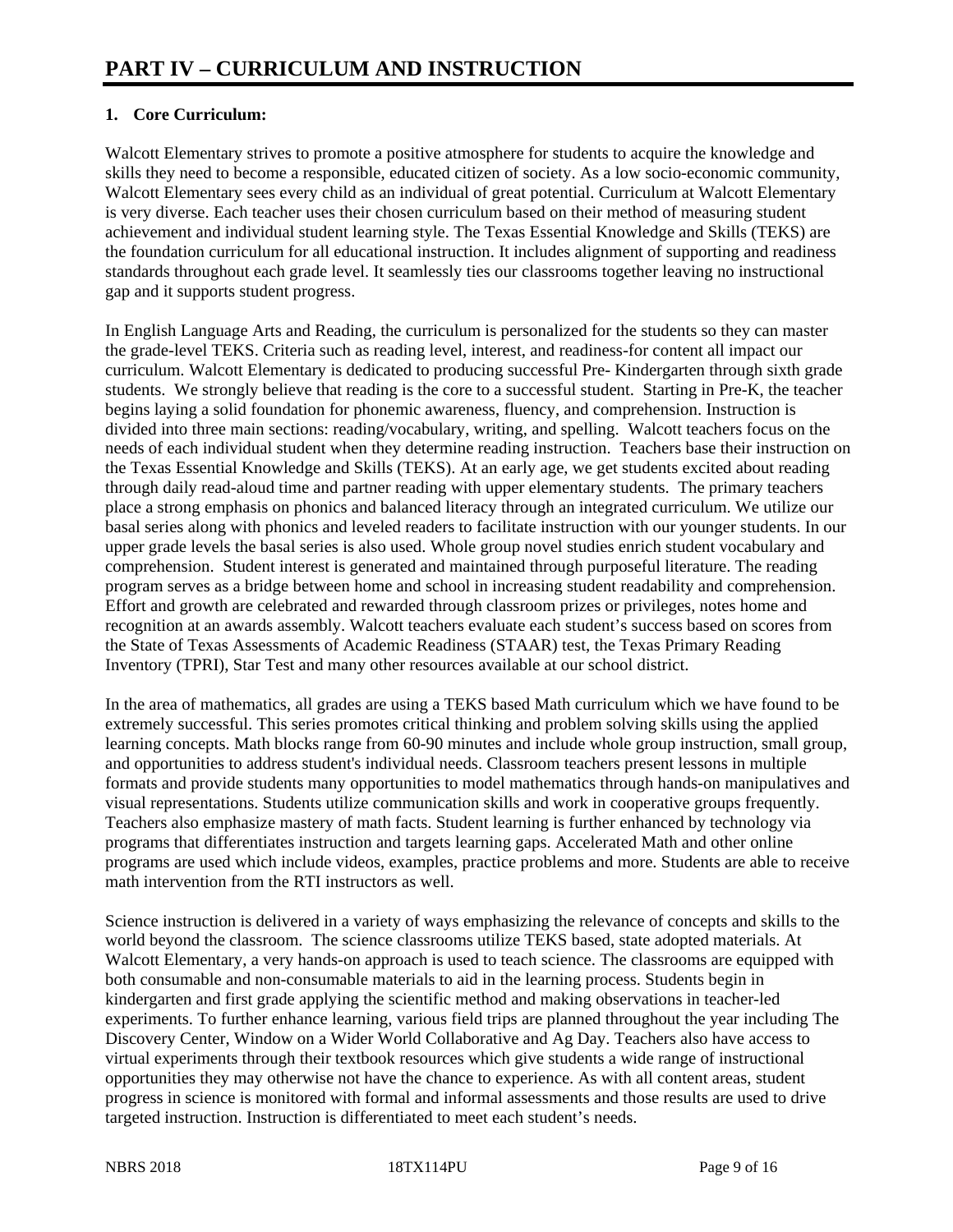The social studies curriculum at Walcott Elementary is also aligned with the state learning standards and the teachers utilize the curriculum components provided to them, such as the scope and sequence and the basal text for the course. One effective component of the classroom textbook is the use of a weekly publication that aligns with the curriculum standards and grade level TEKS. The social studies passages correlate with informational text from the reading and have an online tool that houses updated current events used for instruction, and assessment tools. The online component provides students with videos to bring the instructional content to life. Teachers then use the assessment tool to ensure the students are mastering the content area curriculum and provide further small group remediation for those who need it.

Walcott Elementary provides a hands-on pre-kindergarten program to build a strong foundation for students. Walcott follows the state developed pre-kindergarten guidelines. These guidelines allow students to develop strong language, reading, writing, and math skills through individual, guided, and modeled reading, writing, and mathematics. Pre-K students are exposed to curriculum areas such as numbers, letters, and colors which prepare them for the kindergarten curriculum they will experience.

# **2. Other Curriculum Areas:**

Walcott Elementary offers several non-core curriculums that create challenging, useful learning. All curriculum in these areas follow the standards set forth in the state required TEKS. The knowledge and skills acquired in physical education, art, music, accelerated reading program, and UIL competitions are beneficial to all core subjects.

Walcott Elementary students Pre-K4 through 6th attend PE five days a week for 45 minutes each day that ties directly to the physical education TEKS. 4th -6th grades participate in a basketball program where all students are allowed to participate. The students attend basketball tournaments with other schools in the area. High expectations for effort are expected throughout this program. Specific skills dealing with movement and physical activity are developed and assessed. Hard work, good sportsmanship, cooperation, and a positive attitude are incorporated into our program. During May of each year, our students are involved in a track meet with schools in the area. All students participate in physical activities through a fun-filled competitive day. Our School Health and Advisory Council (SHAC) play an important role in strengthening the connection between exercise, health, and learning. They can help parents and community stakeholders reinforce the knowledge and skills children need to stay healthy for a lifetime.

Walcott Elementary art curriculum teaches basic art techniques and vocabulary outlined in the TEKS. It is conducted at least once a week for a 30 minute period by classroom teachers. Each year, techniques in painting, color mixing, watercolors, drawing, and many other hands on projects are explored. Students are given TEKS-based opportunities for creative thinking and problem solving processes. Students are encouraged to use their creative thinking and imaginations when creating various projects. Walcott Elementary students also participate in the Window on a Wider World (W.O.W.W.) Program. W.O.W.W. is dedicated to enriching the education of students through arts, science and cultural experience. Through the W.O.W.W. program Walcott has had many opportunities for a historian from an art museum to visit the school and teach an art lesson on a particular culture.

Walcott Elementary has a unique way of incorporating our music program into the school year. Walcott students participate in a Christmas musical with daily practices that last for at least 8 weeks. This performance gives students an opportunity to be a part of a musical that showcases their talent for their families and the community. The students listen, sing, and move to the music as well as have major speaking parts. Each classroom teacher choreographs a dance routine with their students. Many students have solos or duets and spend extra time practicing with the music teacher and other support staff. They learn about many aspects of music such as tempo, pitch, and rhythm. Parents along with community members make a point to attend the Walcott Christmas Program each year because it is not just a play it is a major production. Students not only learn the music, but also learn the responsibility of auditioning for parts, memorizing their lines, and stage management skills. Students also have the opportunity to participate in University Interscholastic League (UIL) Music Memory. This contest offers an opportunity to develop music appreciation by studying composers and their music with emphasis on time period, style, and theme. The students take an individual listening test to identify the music and the composer.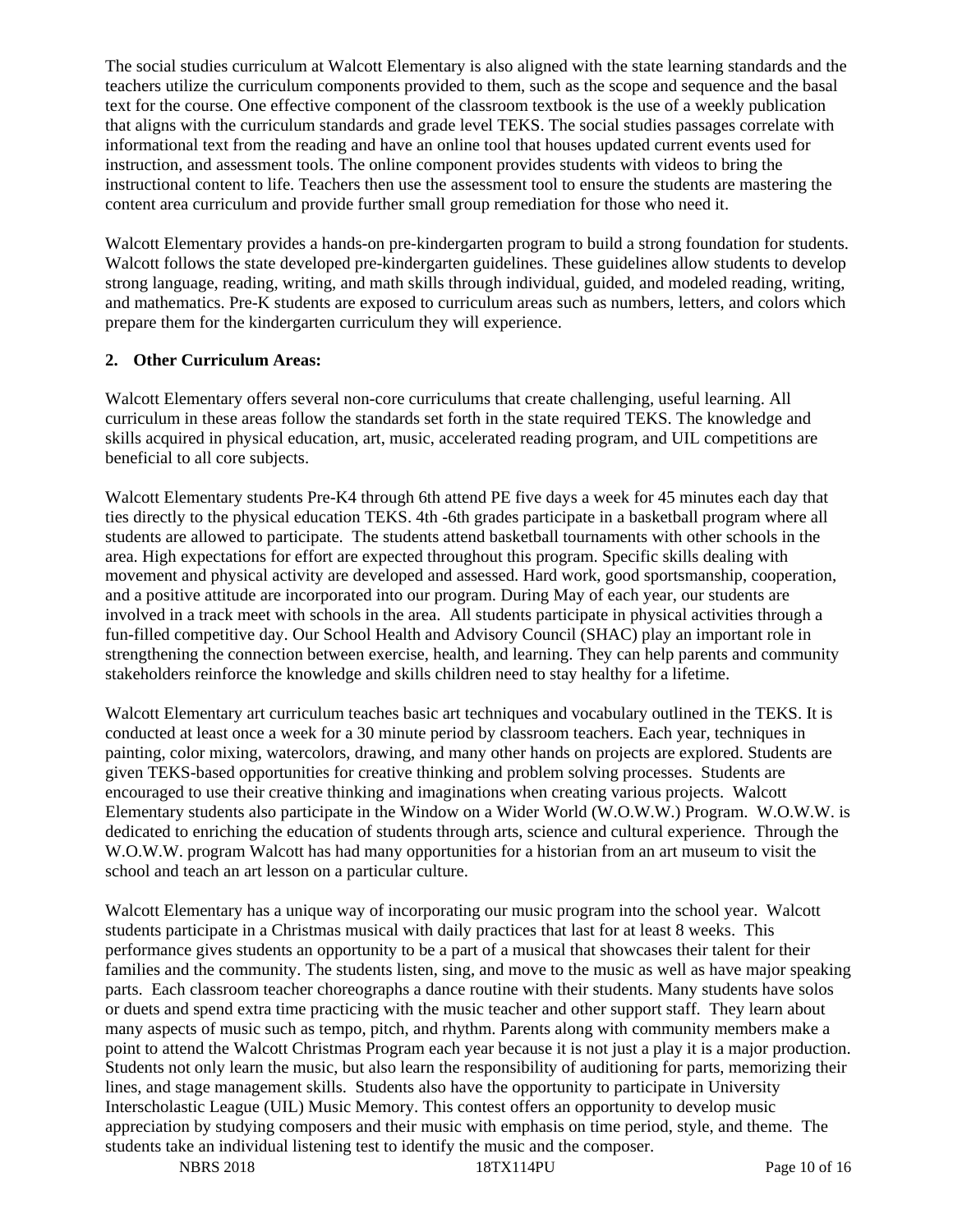Walcott Elementary technology skills are reinforced in every classroom on a daily basis. Each classroom has 4-6 computers in the classroom as well as access to two mobile computer carts which teachers can take into the classroom and use for lab time. Walcott students access grade level TEKS through software programs. Students follow individual learning paths to achieve mastery or accelerate learning beyond the current grade level TEKS in all core subjects. Computer and technology skills are taught at an early age. Different ages of students utilize their keyboarding time in different ways. Younger students work on keyboard recognition of letters in the alphabet and manipulating the controls on the computer. As students get older, they spend time learning keyboarding and typing assignments from subjects. They learn to utilize tools and resources on the computer in a productive, appropriate, and efficient manner.

Walcott Elementary believes innovation begins in the classroom. In each classroom, our students have access to technology for instruction, assessment, support, and enrichment. Providing our students the skills and knowledge to compete in the competitive world of technology is critical to their current education and future success in society.

Starting in kindergarten, each teacher uses a computerized reading program to promote and advance student literacy. This program is used daily throughout the entire school year. Goals are set for each individual student and rewards are given for meeting these goals. For example, students use their points at the end of the school year like money in the book fair. A student who has earned 100 points has \$10 to spend on books at the fair. The testing data has proven that this reading program has improved our student reading levels.

University Interscholastic League (UIL) academic competition is offered to all grade appropriate students. They participate in many events and have been very successful over the years. Walcott has placed in the top three schools in our region for many years. Students and staff take pride in this success and prepare for the events throughout the day. All our staff is involved and plays a role in the success of our students.

## **3. Instructional Methods, Interventions, and Assessments:**

Walcott Elementary is truly vested in the needs and interests of its students. Learning is enhanced for all students because they are engaged in what they are studying. To support high levels of student achievement, Walcott teachers use an array of instructional methods, interventions, and assessments that reflect the needs of individual students, as well as the needs of the group. Instruction is designed to capture and sustain student interest by making connections to relevant experiences, providing opportunities for student choice and creativity, and seamlessly integrating technology. Students in Pre-K through 6th grades are in selfcontained classrooms. Each teacher is allowed a great deal of flexibility in determining the method in which they will use TEKS based materials in their individual classrooms. Walcott students are held to a high standard of academic achievement. Much of our instructional decision making processes are based on classroom grades, previous years testing data, and benchmark testing using released STAAR (State of Texas Assessments of Academic Readiness) test questions. We use this data to refocus our classroom instruction and begin the intervention process for struggling students.

Walcott Elementary is committed to the academic success of every child and believes all children can learn. Our dedicated staff is conscious of all students' learning abilities and how each student can benefit from differentiated instruction. The priority is to determine where each child is academically, and what interventions or enrichment activities are needed. Students are screened using STAR Reading, STAR Early Literacy, and STAR Math at least five times per year. Kindergarten through 2nd uses the TPRI for testing. In addition to these screenings, teacher created assessments are also used to determine each student's strengths and weaknesses. Data gathered from the STAR, TPRI and teacher created assessments guide teachers in forming flexible skill groups, planning instruction, determining interventions, and prioritizing student needs. All students receive grade level classroom instruction which is vertically aligned in all core areas and are provided individualized instruction. Ongoing assessments are essential to determine the student's progress and success.

NBRS 2018 18TX114PU Page 11 of 16 STAR Reading and Math assessments are given a minimum of five times yearly (baseline assessment in September, then at the end of each six weeks thereafter). STAR assessments are customized, adaptive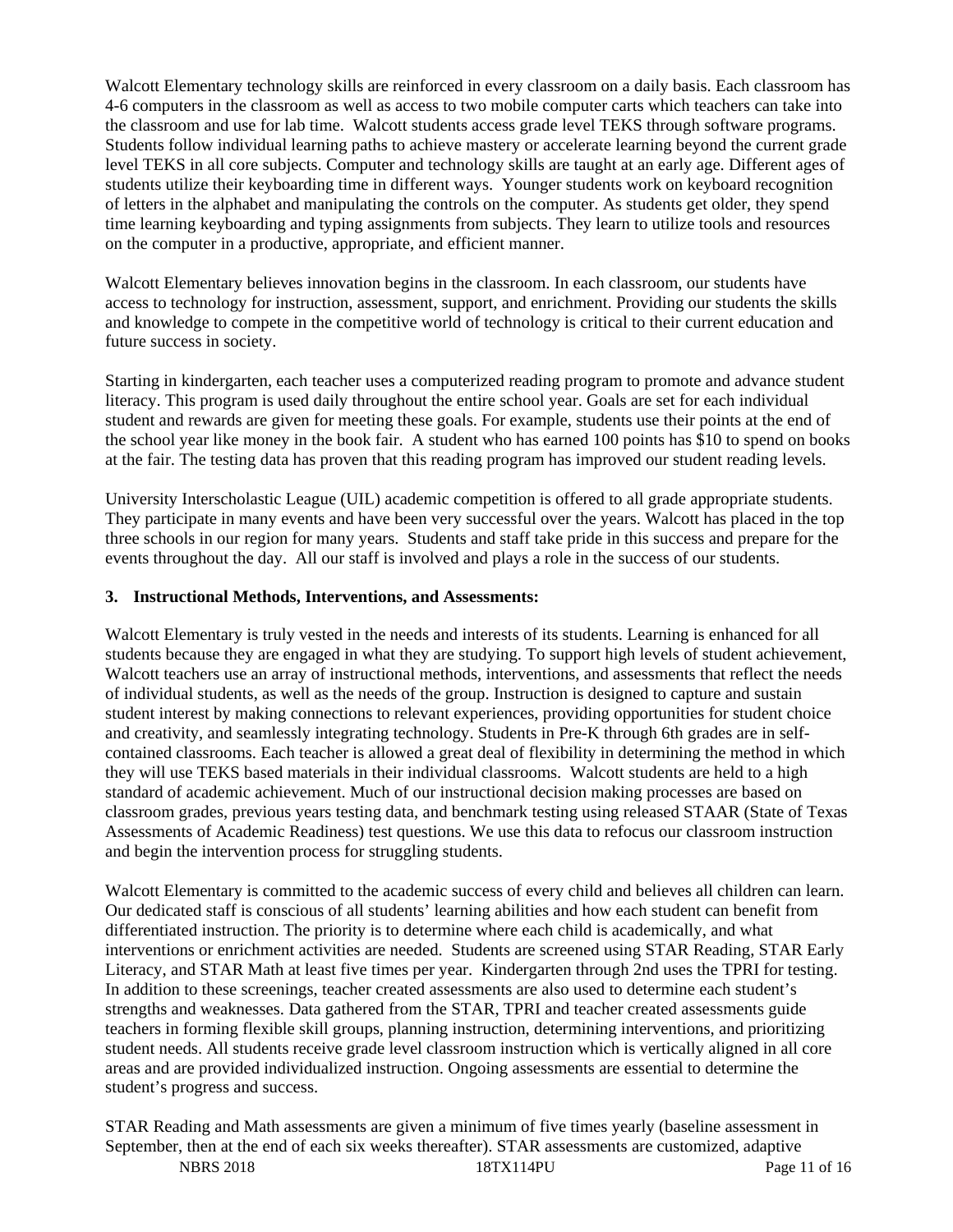assessments taken electronically. Reports from these assessments are essential in analyzing student levels, growth, strengths, and areas of concern. These reports are also shared with parents on a regular basis. Teachers also utilize the Accelerated Reader Program to challenge students to meet reading goals and to check on the understanding of the texts being read and vocabulary. Reports from Accelerated Reader help teachers and parents identify the type of texts that the students are reading, as well as the accuracy percentage of their comprehension.

Walcott Elementary Response to Intervention (RTI) program helps to minimize the achievement gap. Using highly-qualified educators, the program is designed to aid in the early identification of students struggling with a specific skill or objective. This tiered intervention is incorporated into the student's day for thirty minutes at least four times a week. The RTI teachers work directly with the classroom teacher to ensure that all students are given every opportunity to succeed. This program begins in kindergarten.

Walcott Elementary dyslexia classes serve as part of RTI. These identified students meet with a dyslexia specialist for thirty to forty-five minutes four times a week to receive phonemic support and consistent, repetitive fluency instruction. Our special education and 504 students also have individualized plans including their modifications and/or accommodations. These may include oral administration on testing, extra time or reduced assignments, preferential seating within the classroom, or the use of a calculator.

Walcott Elementary English as Second Language (ESL) students receive additional instruction as needed from the classroom teacher who is ESL certified.

Walcott recognizes that assessments and interventions occur for students of all academic levels, Walcott utilizes nationally normed qualitative assessment and observation instruments to identify gifted students. Working individually and in small group settings, gifted students plan, design, and participate in differentiated real-world project activities. Formal and informal assessments/observations which address the intellectual, social and emotional needs of each child are included in on-going teacher/parent/student communication.

Walcott Elementary prides itself in retaining highly-motivated, highly-qualified teachers. Walcott has teachers that have been at the school twenty-five plus years. Retaining these highly-qualified and experienced teachers allows for continual education from year to year with fewer instructional gaps. The focus in the classroom can be on grade-level TEKS with minimal reteaching of previous grade objectives. "Not getting it" is not an option for the students. All errors are reflected on and complex ideas are retaught in different ways that meet the needs of Walcott students.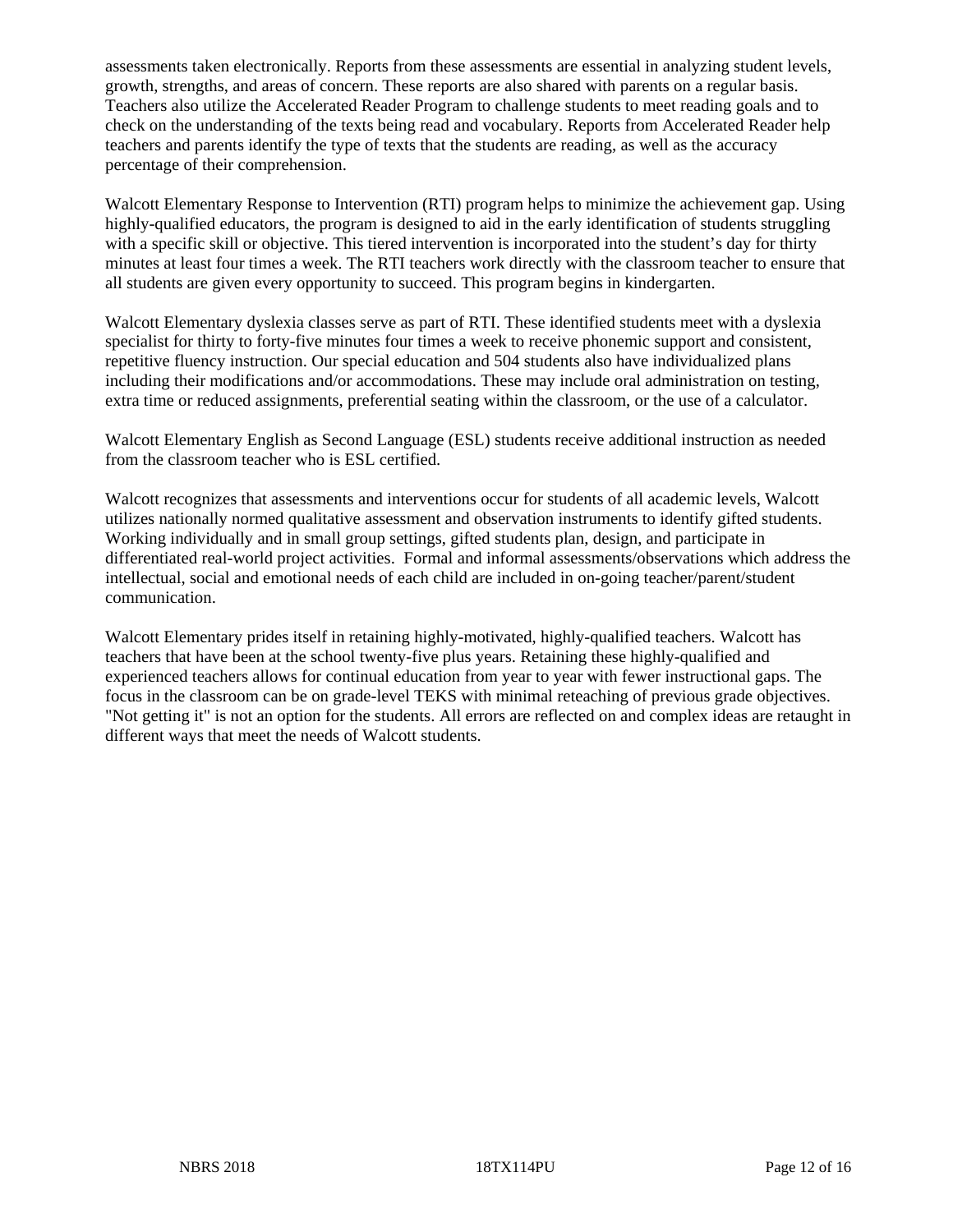# **1. School Climate/Culture:**

Walcott Elementary staff members play an important part in providing a positive climate to meet the needs of our students. Since the majority of our staff drive buses to and from school their positive remarks to the children in the morning as they step onto the bus help get our students' day started positively. The administration and teachers greet the students by name as they walk in the door, and the cooks provide breakfast with smiles and friendly comments. These are all examples of the positive upbeat climate of Walcott Elementary. We function as a family, and our role is to make sure we do whatever it takes to promote a positive learning environment for the students and help each of them get the best education possible. Our students feel important and are therefore properly motivated to succeed.

Part of the charm of Walcott Elementary is its small size. Teachers and students greet each other in the hallways and may take some time to visit about things happening in each other's lives. They often know many of their student's parents because they've taught them in the past.

The experience and dedication of the teachers that have stayed here have determined that this culture is positive. Teachers are happy to be here, sharing their love of teaching. The magic happens as students come into a classroom that makes them feel safe and valued. Walcott Elementary has a sign posted at the school that states, "Attention, be aware that the staff at Walcott ISD is armed and may use whatever force necessary to protect our students." Walcott passed a bond and will begin construction, with new classrooms a tornado/lockdown room for better protection and safety for our students.

In addition to providing a positive learning environment for our students, Walcott also strives to ensure that the climate of the school for teachers is as superior as it can be. Teachers are treated with respect and are considered the expert for their grade level. The administration supports the teachers and listens to their needs, providing assistance and resources when necessary.

Walcott Elementary staff gets along well and are much more like friends than coworkers. They have time during staff meetings and in-services to share ideas together. Staff members are comfortable with each other and make suggestions on how the school may be improved for themselves or for students. Providing a safe, fun, and positive environment for all is a key to the school's success.

Walcott teachers are often given a bonus check each year in appreciation for a job well done. All Walcott staff is recognized during "Teacher Appreciation Week" with gifts and goodies from the principal and Superintendent.

Individual recognition for student attendance, achievement and behavior is done each six weeks for Walcott students. Students love being recognized for their success. These motivational incentives help give students a goal to work for each six weeks.

# **2. Engaging Families and Community:**

Walcott Elementary believes it takes a village to raise a child. At Walcott, family and community engagement is paramount to student success and school improvement. Attendance is essential for exemplary achievement to be obtained. Walcott staff knows when students are motivated to attend school, they are successful. Importantly, Walcott Elementary recognizes positively engaged family and community members are catalysts to school attendance.

Walcott Elementary success is due to the involvement and support from parents, families, and community members regarding their child's education. We work hard to help our families feel welcome. We have an open door policy for our parents to visit the classroom or teacher at any time.

We realize parents play a critical role in their child's academic achievement. Therefore, developing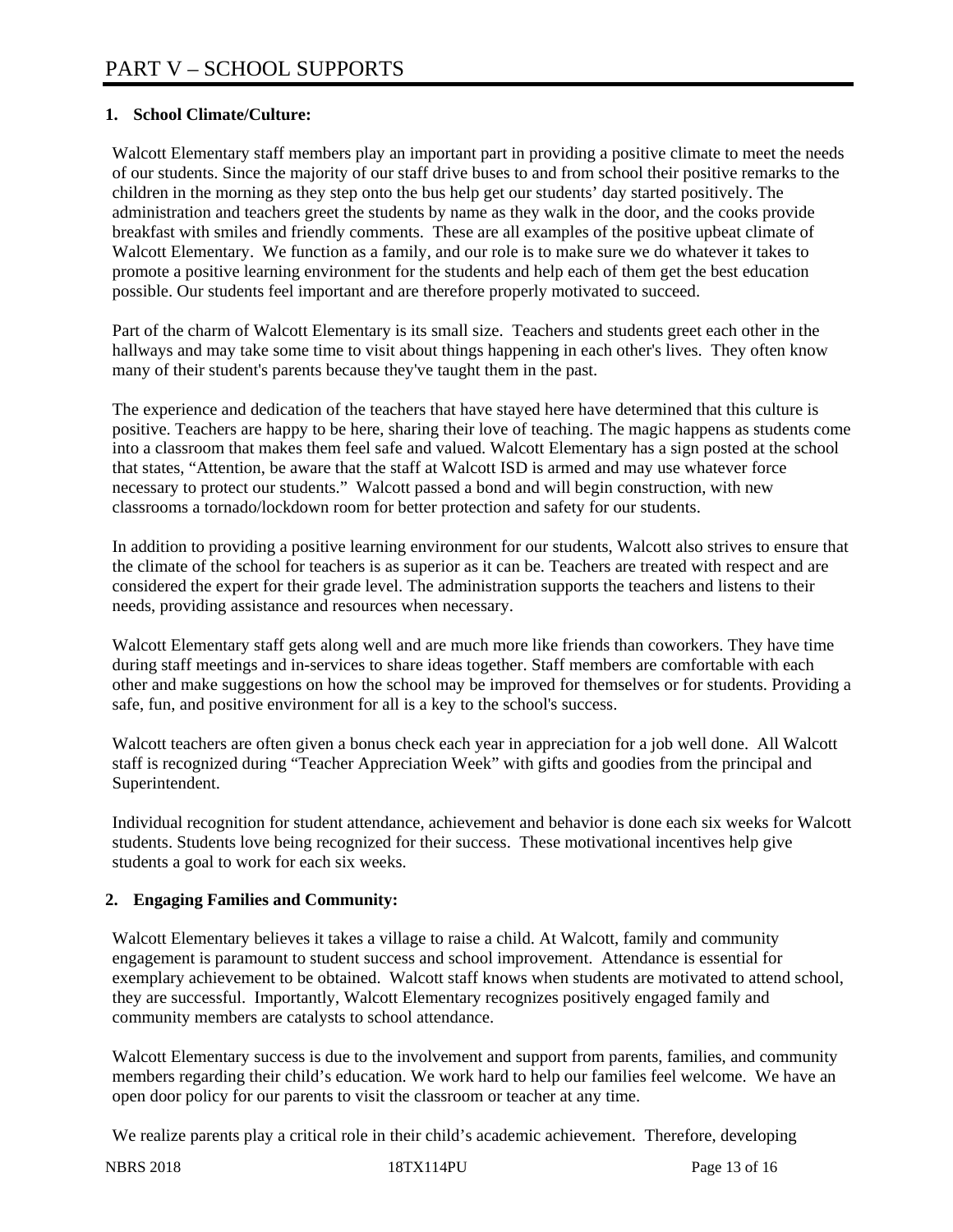collaborations between home and school is one of the keys to our school's success. Parents know we care about their children, and trust us to have their best interests at heart. This atmosphere ensures our families feel comfortable approaching the staff with any questions or concerns they may have. Students in Pre-K through 6th use a daily planner to help facilitate communication of school work and important notes.

Communicating and involving our families is vital to our success. The school website houses much information that is accessible to all. Walcott Elementary has a call system it uses to keep families informed of important events as well as school cancellations or delays due to weather or other unforeseen emergencies. Walcott Elementary has a Facebook page where we share information and display pictures showing student successes.

Walcott Elementary staff work hard throughout the year to communicate with parents often through faceto-face conversations, over the phone, text, email or classroom notes. Teachers send home progress reports every three weeks and reports cards at the end of each six-weeks. Teachers send home STAR Reading and Math reports as well as TOPS reports from Accelerated Reader and Accelerated Math. Parents are given a clear picture of how their student is achieving all year long.

We have a variety of parent engagement activities each year. The year starts off with a Back to School "Hamburger Meet and Greet" hosted by Walcott PTO. The fall carnival is organized by the staff with assistance from the PTO. This is a fun time for all with games, food and lots of interesting costumes. Walcott also participates in Red Ribbon Week. Students learn about being drug free by doing fun activities and dressing up throughout the week. The Walcott Elementary Christmas Program is always the highlight of the year. Parents, family members and community look forward to this each year as it is not just a program, it is a major production! PTO provides refreshments following the show. The Walcott Basketball Tournament hosts small rural schools from around the area. The tournament is one of the PTO's biggest fundraisers. The end of the year awards ceremony is special for all students. Walcott Elementary students are recognized for academic success, attendance and UIL awards. Walcott also has graduation for 6th grade. Walcott recognizes outstanding 6th grade students with the Hustling Wildcat Award and the Walcott Citizenship Award.

## **3. Professional Development:**

Walcott Elementary School's success at maintaining highly-qualified teachers is a result of teachers developing close and trusting relationships. Teachers constantly turn to each other for input to improve their own teaching performance. This culture allows them to consult with each other to address problems that students are having as soon as problems surface. Teachers provide professional development to each other daily, and they frequently participate in school discussions of additional professional development needs. Walcott teachers are able to address issues immediately rather than waiting for weekly or other structured meetings. Furthermore, when teachers identify an area where they need refresher training or training in new areas, they discuss those needs with their leaders.

Walcott Elementary has eight required staff development days prior to the start of school each year. Three of those days are allotted for teachers to attend trainings and workshops of their choice over the summer. This allows for the teachers to choose areas of growth to best maximize the impact on student achievement. These days correlate to the Professional Development Appraisal System, which is used to assess teacher performance each year. The principal meets with each teacher in May for a summative conference to reflect on teacher performance.

The remaining days of professional development are set by the district administration team. Our principal and teachers work together to plan training that is purposeful in meeting the needs identified in the Comprehensive Needs Assessments (CNA) and District Improvement Plans (DIP). Trainings have included data disaggregation, trainings on the TEKS for math and reading, and new classroom instructional technology.

NBRS 2018 18TX114PU Page 14 of 16 Throughout the school year, Walcott Elementary teachers are encouraged to participate in workshops that boost their professional growth. Walcott teachers receive most of their training at the Education Service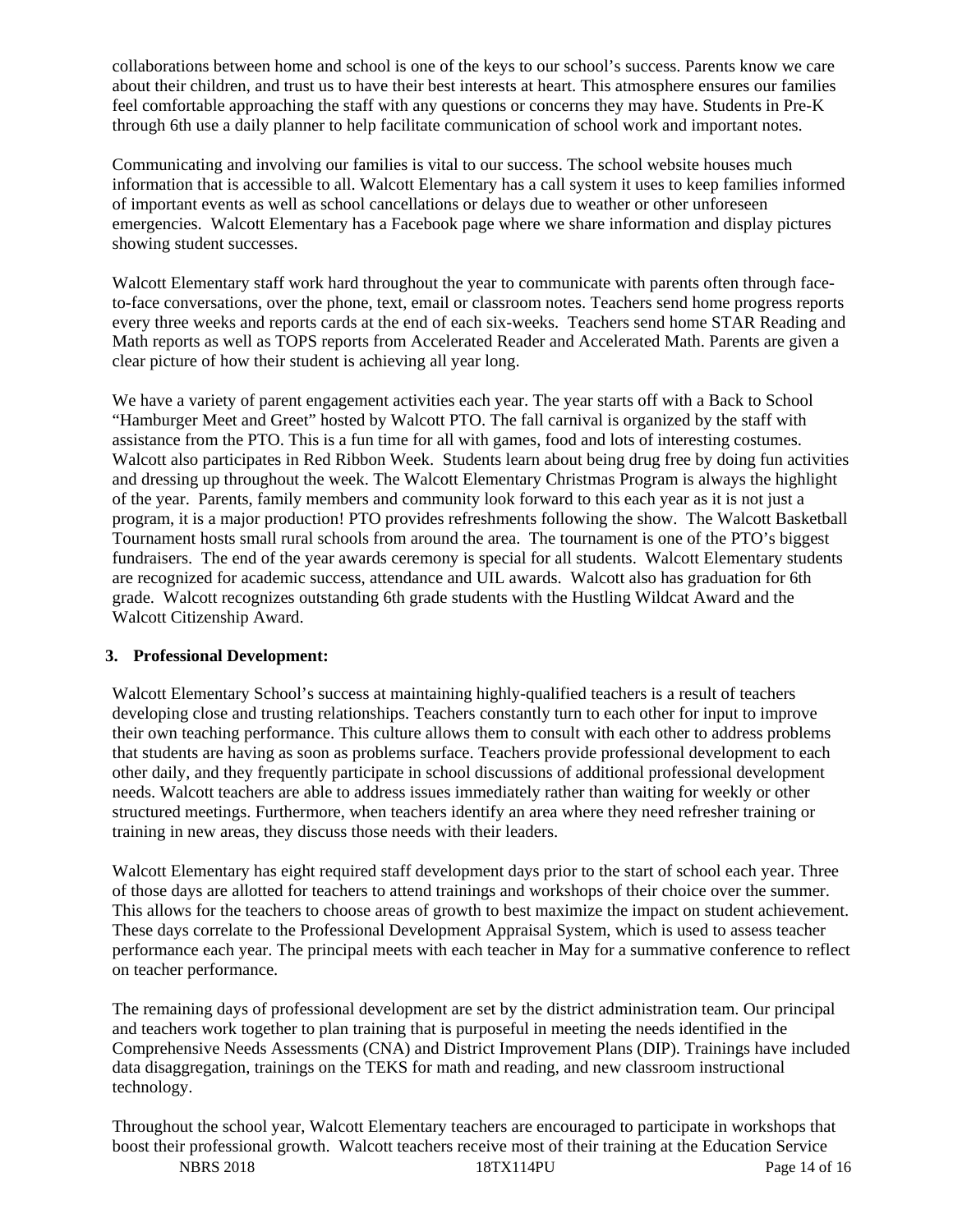Center. Teachers return to the campus and share what was learned with other teachers.

Walcott Elementary depends on ingenuity to keep functioning in a remote and sparsely populated area. Staff willingly operates in a way that allows them to continue providing the best education possible for their students. Without peers at the same grade level, Walcott teachers share ideas with the teachers in other grades and often ask for help or suggestions for students who are struggling. The background of the child can be shared and a new idea or solution can almost always be recommended. Teachers learn from each other and value the knowledge that another teacher may possess. Staying current is important for Walcott teachers and their students.

Walcott Elementary School's goal is providing professional development to grow not only teachers that promote a fun, positive, and safe learning environment, but also high performing students both at the school level and state testing level.

#### **4. School Leadership:**

Walcott Elementary administration believes that their primary purpose is to support the teachers and students of the school. Administrators have an open door policy. Walcott is unique in that it has only two administrators, the full-time Superintendent and the principal who also teaches sixth grade. The school board consists of three members who are farmers and ranchers in the school district.

The principal/teacher is available to the staff and welcomes them to schedule meetings as needed. The superintendent keeps the staff informed of all events going on in the school. Communication is always open, honest, and friendly. Administration is also empathetic to the needs of the students and staff and jumps in whenever they are needed. The Superintendent handles most of the discipline problems throughout the day although those are minor. Administration may help finding substitute teachers, assisting with student learning objectives, analyzing data, janitorial assistance, and offering teaching suggestions. The Superintendent and principal monitor student success closely and work with the teachers to make adjustments in learning programs and class schedules in order to best meet the needs of each student. Meetings and informal discussions are held often in order to build student success. These meetings may be before school, during breakfast, at lunch, or in the hall.

The Superintendent and principal firmly believe that you cannot ask the staff to do what he or she is not willing to do themselves. This builds trust and demonstrates to others the expectation of hard work. Being such a small school and having only two administrators, leadership can sometimes be spread thin with all that is expected, so delegated leadership built on responsibility and trust are key to the school's success. Teachers report to the principal areas of success and concern. Teachers also come to the principal with ideas they want to try in their classroom or throughout the school.

Teachers are empowered in the selection of curriculum, holding meetings amongst themselves and attending webinars or professional development to determine which curriculum is desired for all subjects. Their suggestions are then reviewed by administration before adoption. Teachers ultimately have the final say in what curriculum they feel is best for the students and since the principal is a teacher as well, everyone works together to do what is best for Walcott students. School policies are reviewed as necessary. Staff meetings allow time for administration to share policy changes. The school board also reviews policies annually to make sure they are current and provide the standard structure on which the school operates. School leadership feels strongly that teachers are the reason for the success of the school and wants them to have the tools to feel empowered to teach students to the best of their ability and often provide the guidance necessary for this to be the reality.